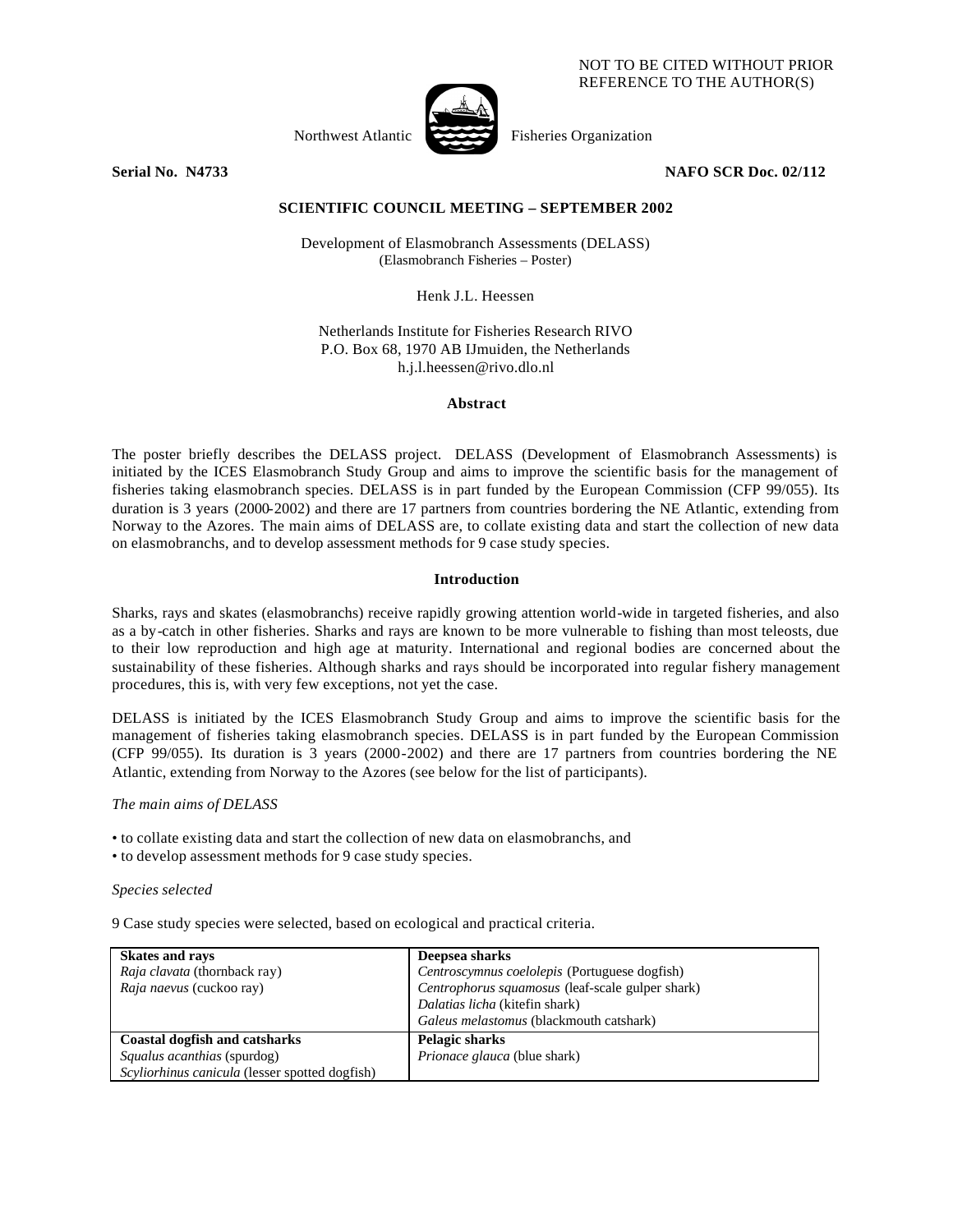#### *Tasks identified*

In the project 4 main tasks were identified (names of co-ordinators between brackets):

- species identification and biological sampling (Matthias Stehmann)
- stock discrimination / separation (Mike Pawson)
- data compilation and exchange (Andrew Newton)
- stock assessment (Martin Pastoors)

Part of the project, on data collection and assessment of the blue shark, will consist of co-operation with ICCAT because of the importance of this species as a by-catch species in tuna fisheries.

# *What will be achieved by the end of the project?*

- a compilation of appropriate biological data
- a dedicated database on data available in the partner institutes
- selection and development of appropriate assessment methods
- preliminary assessments of the case study species.

#### *Some examples of available data*

Data on elasmobranchs are sparse. Most of the time series data are only available for surveys. Landings statistics usually are not enough detailed to be used, because it is common practice to land rays and sharks unsorted. Data by species, simply do not exist. In the DELASS project some small-scale market sampling is carried out.

According to the data from the International Bottom Trawl Survey numbers of the lesser spotted dogfish (*Scyliorhinus canicula*) in the North Sea are increasing (Fig. 1). DELASS will focus on this species, not in the North Sea, but in Atlantic waters off Spain and Portugal.

Untill recently it was believed that the landings of North Sea rays by the Dutch fleet mainly consisted of thornback ray (*Raja clavata*), but the spotted ray (*R. montagui*) appears to be the most common species and also the blonde ray (*R. brachyura*) is frequently caught (Fig. 2).

The proportion, by weight, of different *Raja* species landed by the Basque trawler fleet, mainly from Div. VIIIa,b,d, shows that in this area the cuckoo ray (*R. naevus*) is by far the most common species, followed by thornbacks (*R. clavata*)

#### *Partners/contact-persons in DELASS:*

Henk Heessen, RIVO, the Netherlands, co-ordinator Lucília Carvalho, FFCUL, Portugal Maurice Clarke, MI, Ireland Wim Demaré, CLO-DvZ, Belgium Marie-Henriette DuBuit, MNHN, France Ivone Figueiredo, IPIMAR, Portugal Didier Gascuel, ENSAR, France John Gordon, SAMS, UK Scotland

Nils-Roar Hareide, Hareide Consultants, Norway Paulino Lucio, AZTI, Basque Country Spain Andrew Newton, Marine Lab, UK Scotland Ignaçio Olaso, IEO, Spain Mike Pawson, CEFAS, UK England Mário Rui Pinho, DOP-UAÇ, Azores Portugal Matthias Stehmann, ISH, Germany Morten Vinther, DIFRES, Denmark Paddy Walker, RIKZ, the Netherlands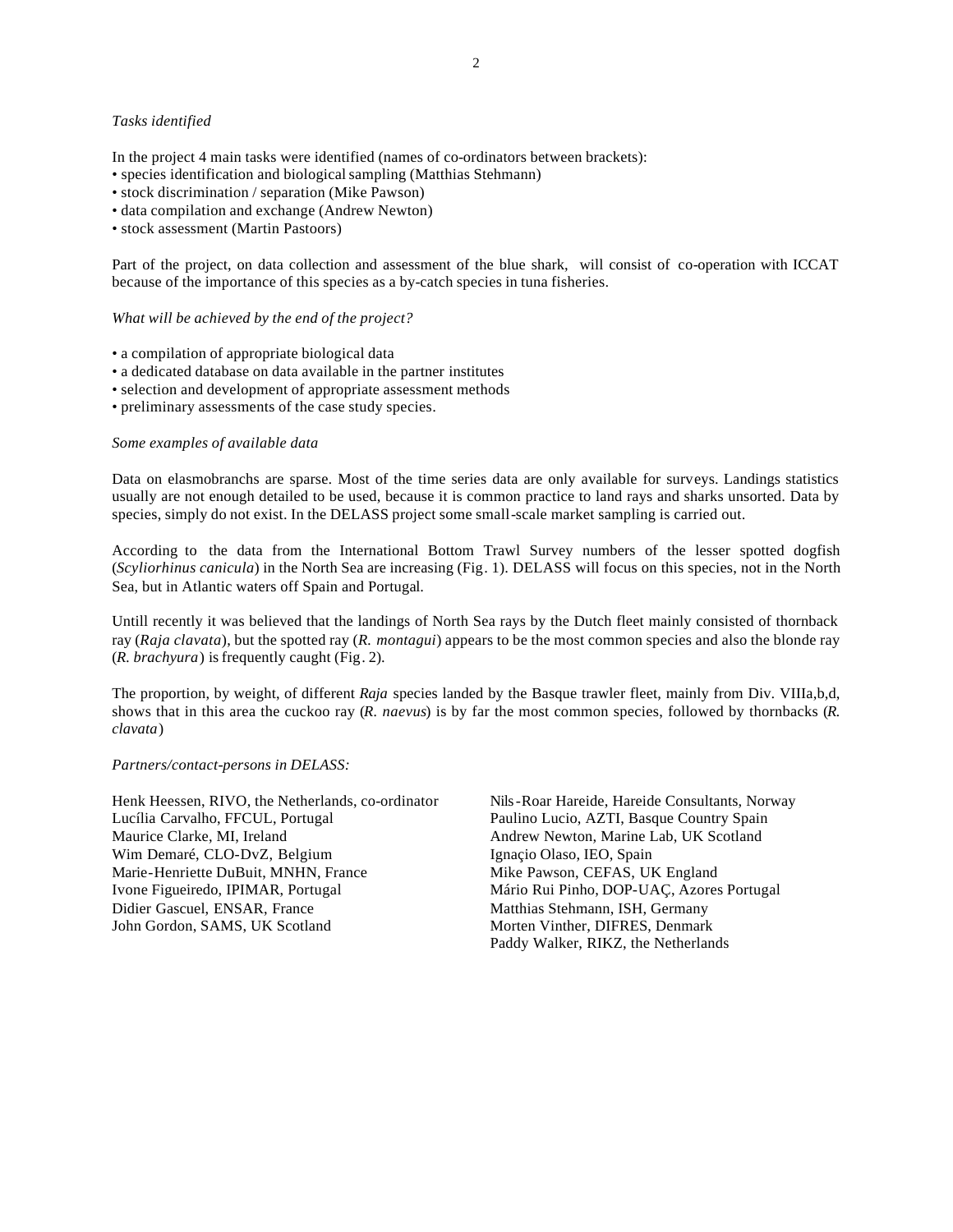International Bottom Trawl Survey in the North Sea.



Fig. 1. Catches of lesser spotted dogfish (*Scyliorhinus canicula*) in the ICES coordinated.



Fig. 2. Preliminary length distribution data from market sampling of landings of rays in the Netherlands.